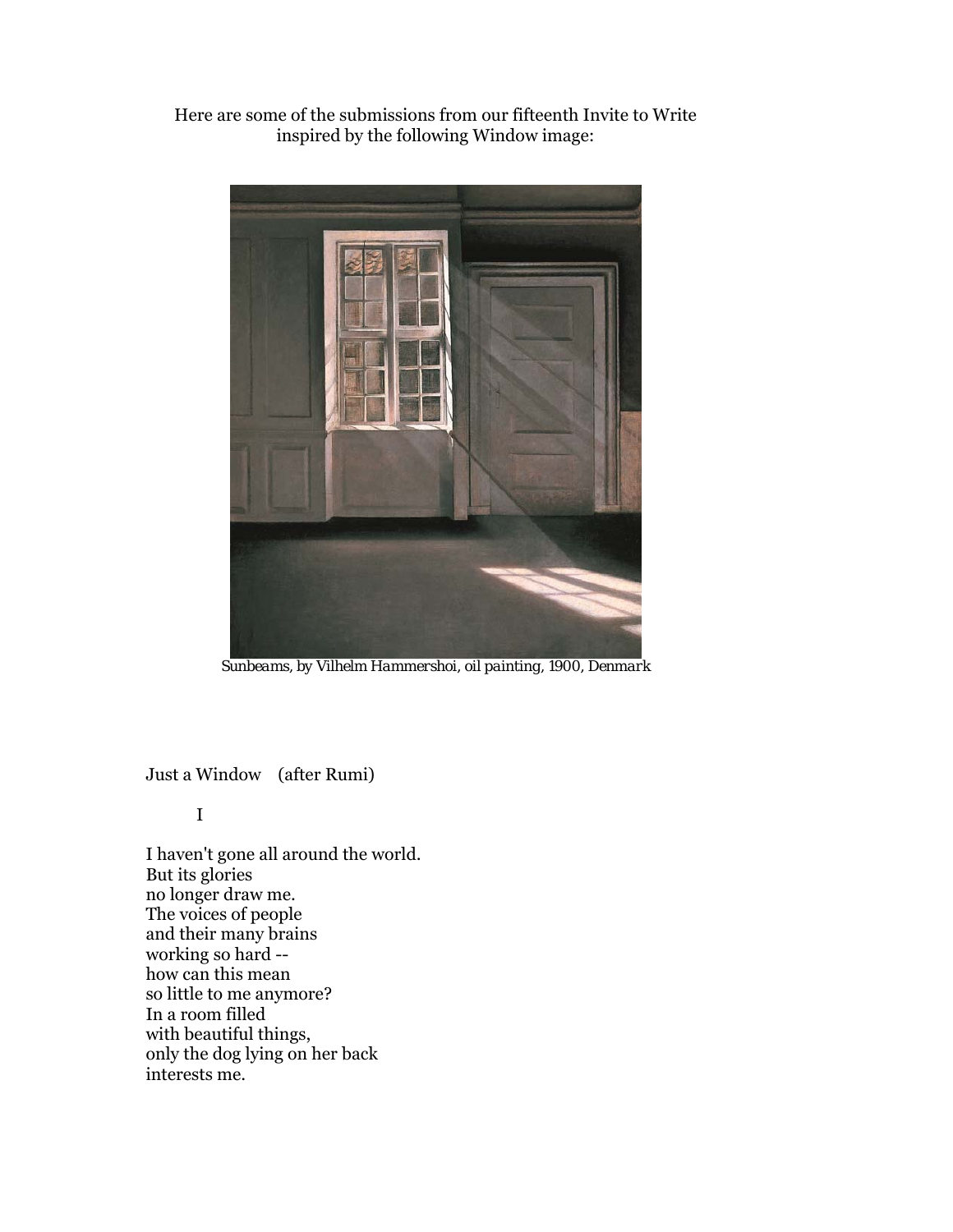## II

Is this where she was leading me to? There were so many choices, so many houses. But this room with its plain walls, no furniture. Just a little sand on the floor and a simple broom in the corner. Just a window....

- Judy Capurso

### A Moments View

I glanced out my window, and what did I see? A cute little squirrel, a looking at me.

He held up a nut, and held it so tight. I sent him a blessing. He went out of sight

He scurried. He jumped. He went oh so high. And then he was gone, so I whispered goodbye

- Star Blossom

"light admitting"

carrots & apples dropped in the snow the paint neighs trotting up Pavlovian now a happiness of tongues Helga says good morning & even now i smile her hair on the pillow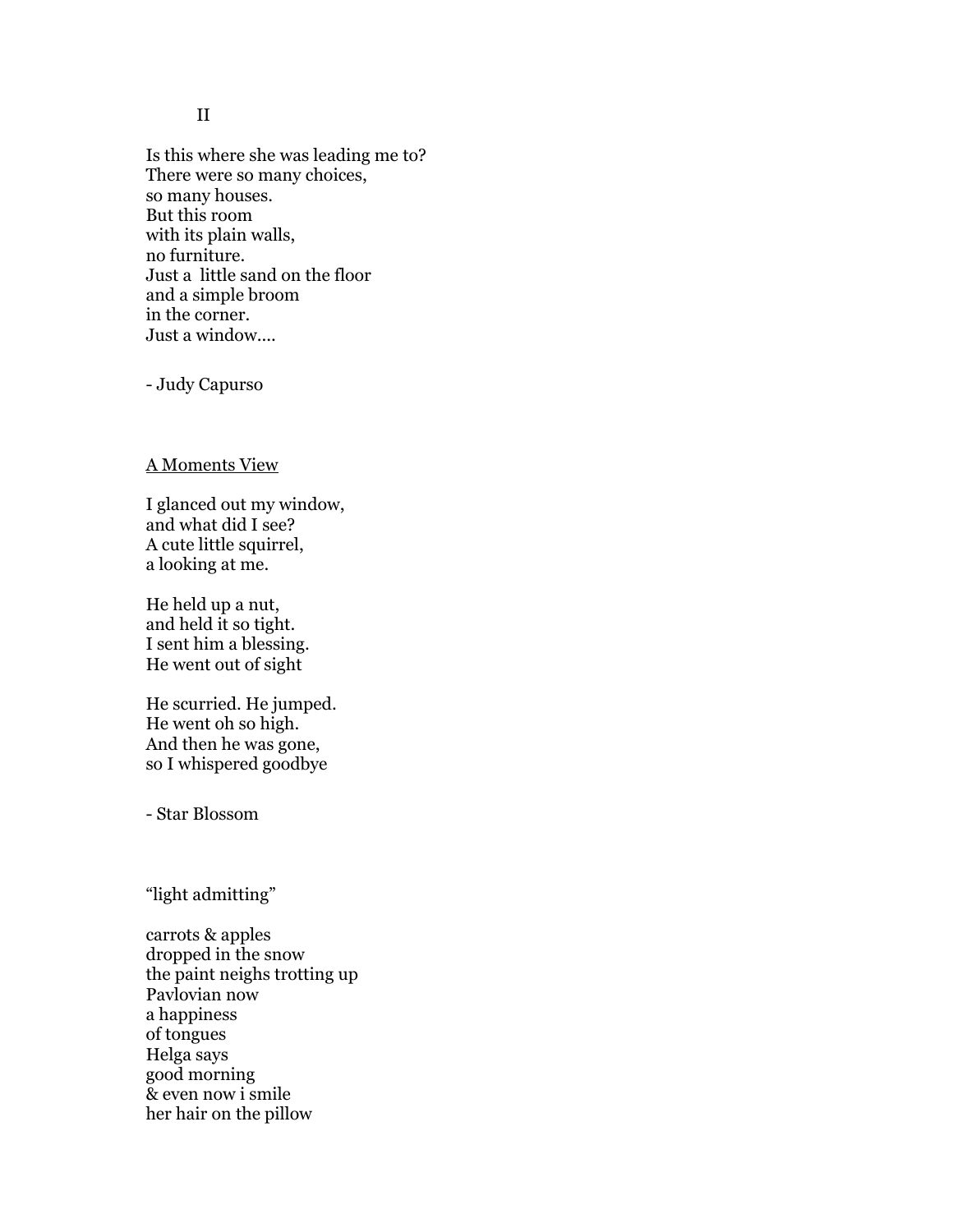windows speckled with dew nothing is closed if you lean in lips to palm to the soft line of her jaw the horse closed its eyes—mine widely open

- Richard Lance Scow Williams

*Dreaming of a Window*

From a dark cloud, I suddenly am

In a doorless room Where the walls And the floor Do not meet.

From the gap Seeps the void. It slithers cold Around my ankles In coils of midnight mist.

I stare frozen At a window, Dimly open Like a dead man's eye.

How I wish The foggy glass Were stained With some numinous image Whose light Could fill the gap

Where the walls And the floor Do not meet.

But there is only a hazy pane.

So I wait still For Death In awakening.

- Doug Saxen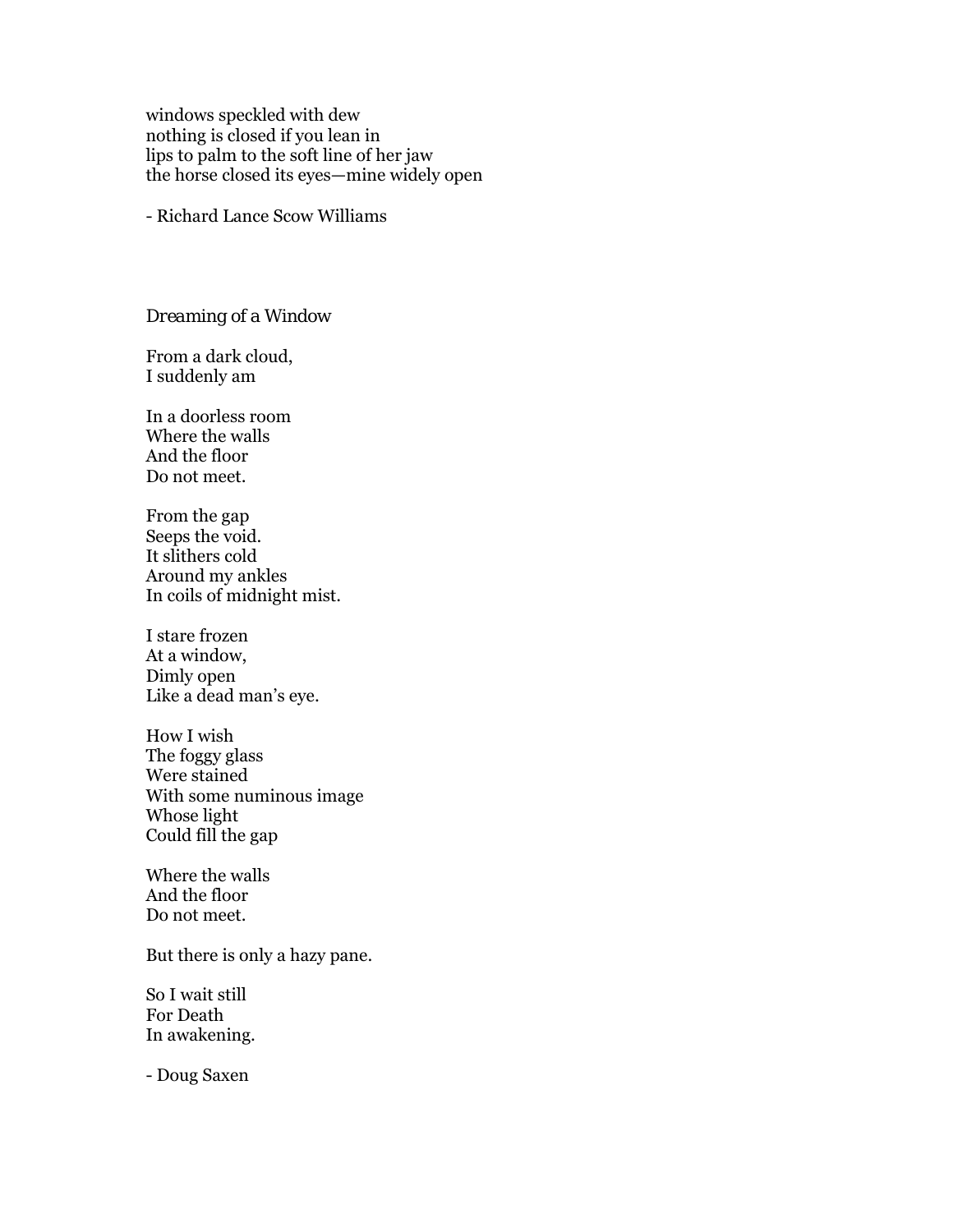# The Unlimited Space of Silence:

# On Vilhelm Hammershøi's "Sunshine. Dust Motes Dancing in the Sunbeams" (1900)

for Gisela

**~** 

There is nothing like silence to suggest a sense of unlimited space. - *Henri Bosco* 

## 1

That human thing has happened again: in a pantechnicon flurry of dust and fumes their chattels were crated and carted away. No coming back to bid farewell too far down the road for that.

The house now devoid of human taint no evidence they ever lived here except a pile of garbage bags.

### 2

Sunshine eases into the immaculate freedom of emptiness.

#### 3

In the voluminous space left to them powder-soft motes pivot and swirl in laths of light *largo sostenuto* their antique rhythms old as the sunlight moving from outside to in unencumbered by doors or glass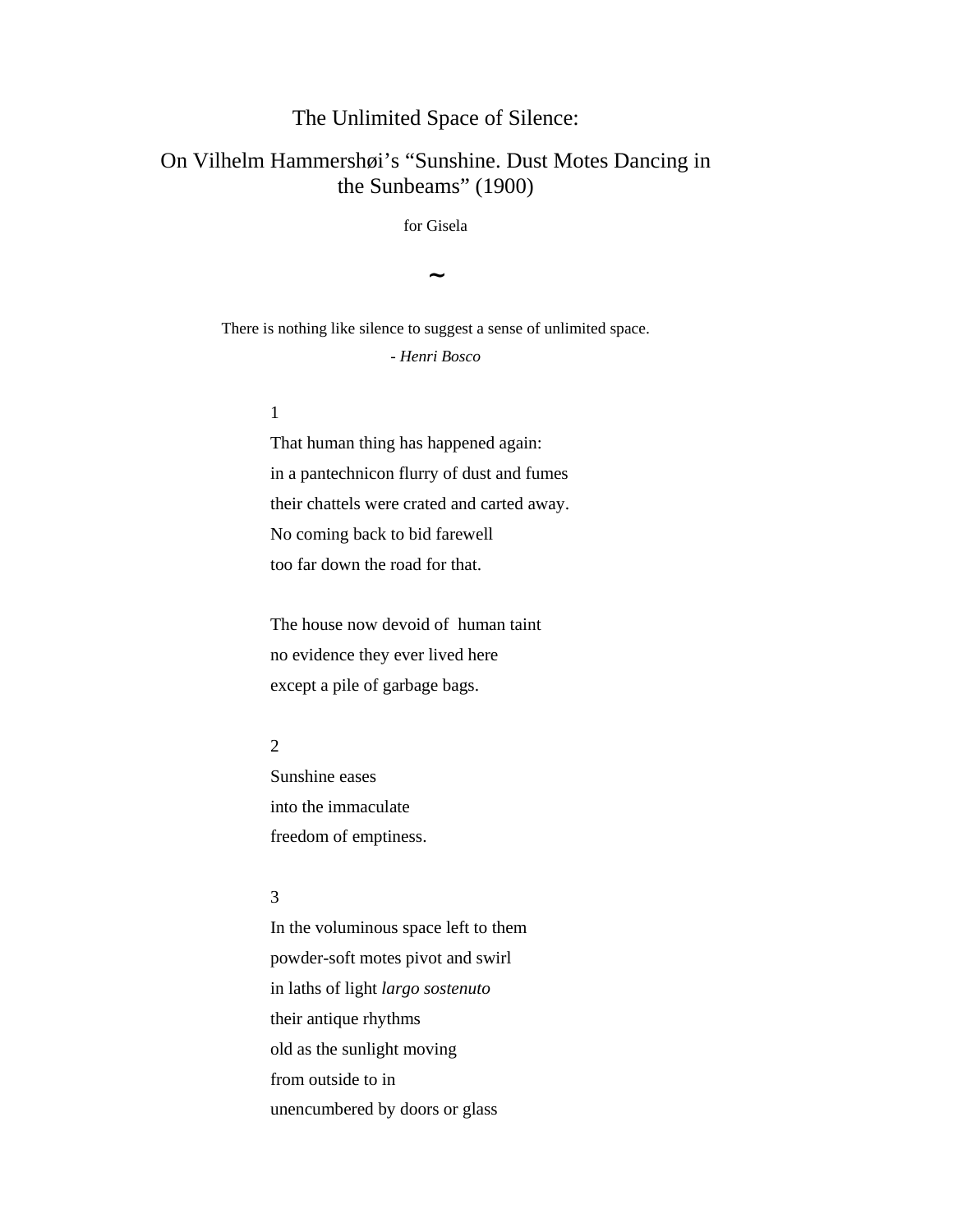puttied into window frames.

4 The next-door neighbour's roof needs some renovation.

- Tony Ullyatt

## **One Window**

Transparency. A window can keep you safe from experience. No wind, no breeze against the skin, no meaningful sense opening the heart. Safer to live distanced from life, from experiencing old hurts half buried in the lichen box this side the glass. You need to know sharp frosts, perspiration's sting in the eyes, the need to cry. Trust dissolves the window allows clamour to interact - supports the bravery.

- Adele Davide

## Window of Life

A seed, a spark, a million grains— You are Infinity in a Vessel,